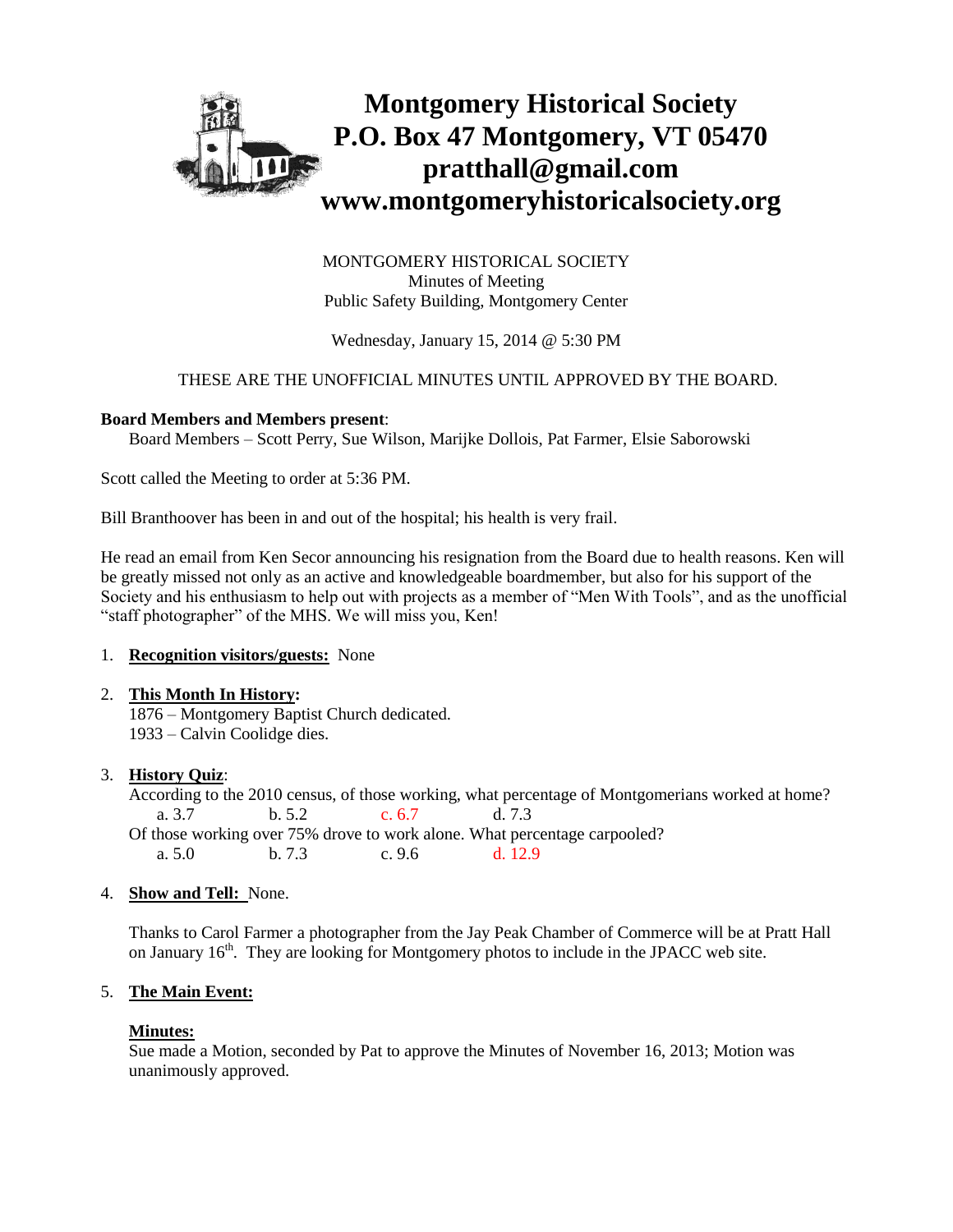# **Treasurer's Report:**

| Treasurer's Report $-01/15/14$ : |  |
|----------------------------------|--|
|                                  |  |

Stained Glass - West Wall Savings Account ...... ........... \$ 95,222.62

80 Affinity members

The Board review the actual Revenues and Expenses for 2013. We may have to file a tax return this year due to the findraising for the West Wall Fund.

|                                                 | 2010        | 2011        | 2013        |
|-------------------------------------------------|-------------|-------------|-------------|
| <b>CASH BALANCE END OF YEAR</b><br><b>(EOY)</b> |             |             |             |
| <b>INCLUDES ALL SAVINGS, CDs, ETC</b>           |             |             |             |
| <b>Checking</b>                                 | \$4,696.13  | \$4,686.13  | \$2,660.69  |
| <b>Scholarship Fund</b>                         | \$592.33    | \$594.98    | \$0.00      |
| <b>Capital Improvement</b>                      | \$5,002.97  | \$0.00      | \$0.00      |
| <b>Stained Glass Fund</b>                       | \$5,767.00  | \$5,790.56  | \$0.00      |
| <b>Domina Print Acct (Profit)</b>               | \$582.64    | \$707.98    | \$0.00      |
| <b>Savings / West Wall</b>                      |             | \$1,600.09  | \$93,198.59 |
|                                                 |             |             |             |
| <b>CASH TOTAL</b>                               | \$16,641.07 | \$13,379.74 | \$95,859.28 |
|                                                 |             |             |             |
|                                                 | 2010        | 2011        | 2013        |
| <b>LIABILITIES AT EOY</b>                       |             |             |             |
| <b>Line of Credit Loan Balance</b>              | \$0.00      | \$0.00      | \$0.00      |
| <b>Mortgage Balance</b>                         | \$0.00      | \$0.00      | \$0.00      |
| <b>TOTAL LIABILITIES</b>                        | \$0.00      | \$0.00      | \$0.00      |
|                                                 |             |             |             |
| <b>LINE OF CREDIT AVAILABLE EOY</b>             | \$20,000.00 | \$20,000.00 | \$20,000.00 |

Marijke made a Motion, seconded by Elsie to approve the Treasurer's Report as presented; Motion was unanimously approved.

#### **Membership:**

Final membership for 2013: 209 members 9 new members 18 business partners……………for a total of \$12,391.00

#### **Old business:**

A. West Wall Capital Campaign

1) Financial Report Update

a) VT Div. for Hist. Preservation Pre-Grant Agreement – a grant of \$20,000 was approved. The goal thermometer shows \$112,000 which includes this amount. Sue made a Motion, seconded by Pat to authorize Scott to sign the "2014 Historic Preservation Grant Award Conditions and Acknowledgement Form" – this form simply states that we will play by their rules and puts the MHS under no obligation. The State will have to approve any bid that will be considered.

 As a boon for the MHS Caitlin Corkin, the State administrator for the grant, has invited Lynn Monty from the Burlington Free Press to do an article on the grant program;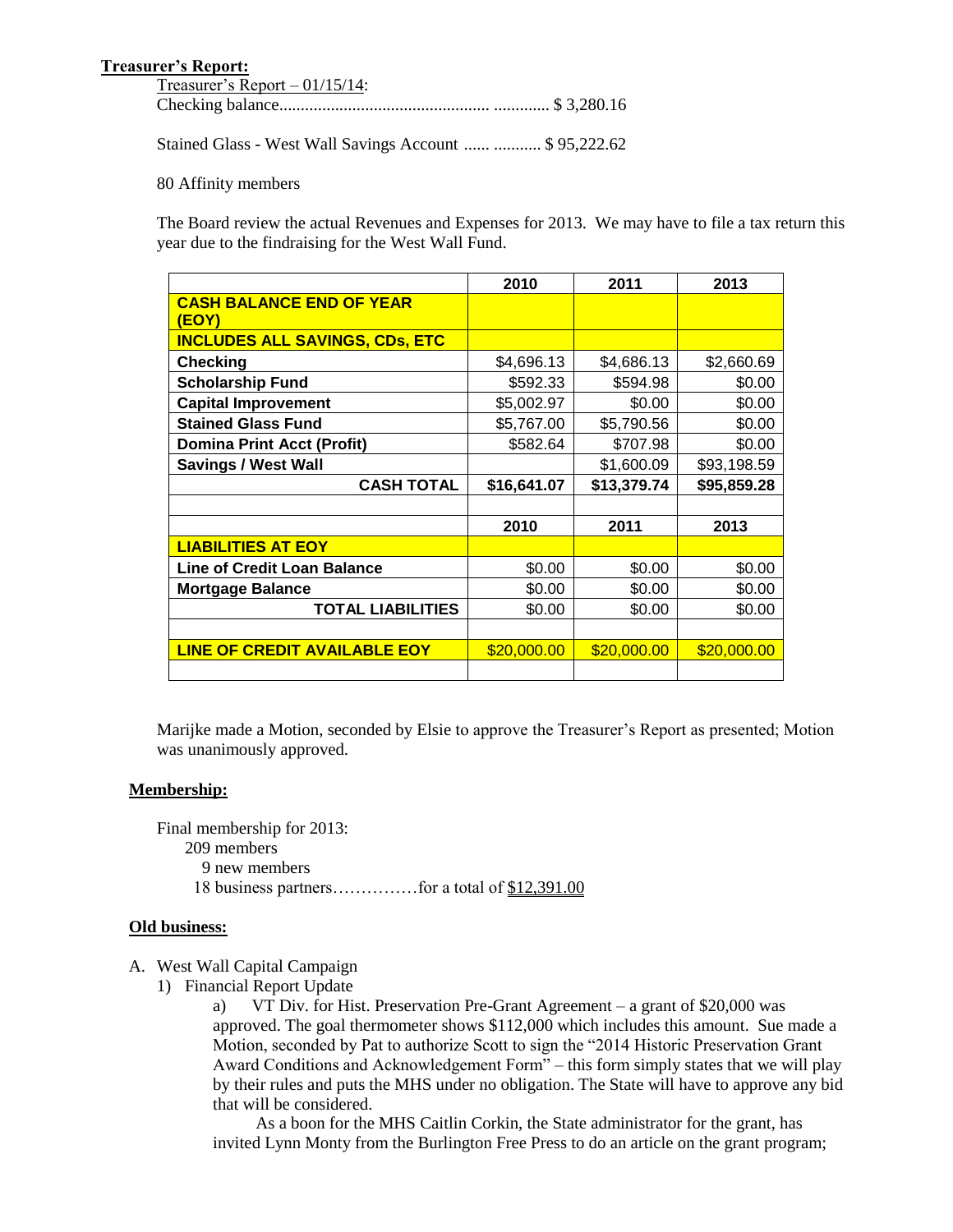the West Wall project will be the main feature. She will be visiting Pratt Hall on Tuesday, January  $21<sup>st</sup>$  at 10:30 AM. The article will appear in a future Weekend Edition.

- b) Eastman status pending
- c) Financing Sue will investigate possible financing for a loan of up to \$45,000  $(\$20,000 \,\mathrm{VT}$  Div. for Hist. Preservation +  $\$25,000$  Eastman Foundation grant.
- 2) Statement of Work (SOW) and Bid Solicitation: Scott will start work on the SOW soon. The State will have to approve it since we will be using their grant money. Once they approve the SOW we will need to sign a grant agreement with them. The State also has to approve our bidder selection.
- 3) Other grants are pending. Solicitations to area corporations have raised \$750 to date. The Committee will continue to follow up.
- B. Town History update The book will be ready shortly. TD Bank has refused to be a sponsor as it does not fit in with their community-based program. At the time of the previous printing, the Town contributed \$1,000 to the cost; the Board decided not to ask for any money this time as the budget is very tight.
- C. MTA Former Baptist Church Sue reported on the last meeting of the MTA. Everett McGinley will ask Attorney Charlie Merriman to get the title issue resolved. A lot of prerequisites have already been satisfied. But to finalize the determination of title has to be done before a judge and this might take 6-8 months at a cost of possibly \$10,000.

# Z. Reminders:

- 1) Heaton House Paint
- 2) Stanton Memorial Gift no report
- 3) MHS Sign Parma has done some work on the sign; Scott will investigate other avenues to get it finished before the Annual Meeting
- 4) June  $21 22$ , 2014 VT History Expo no report
- 5) By-Laws review no report
- 6) Endowment no report
- 7) Pierre Home-Douglas article on Montgomery in Vermont Magazine Scott has given him several names of towns people to contact – no further report

#### 6. **New business:**

None

# 7. **Adjourn:**

Pat made a Motion, seconded by Elsie to adjourn at 6:55 P.M. Said Motion passed unanimously.

Respectfully submitted, Marijke M. Dollois